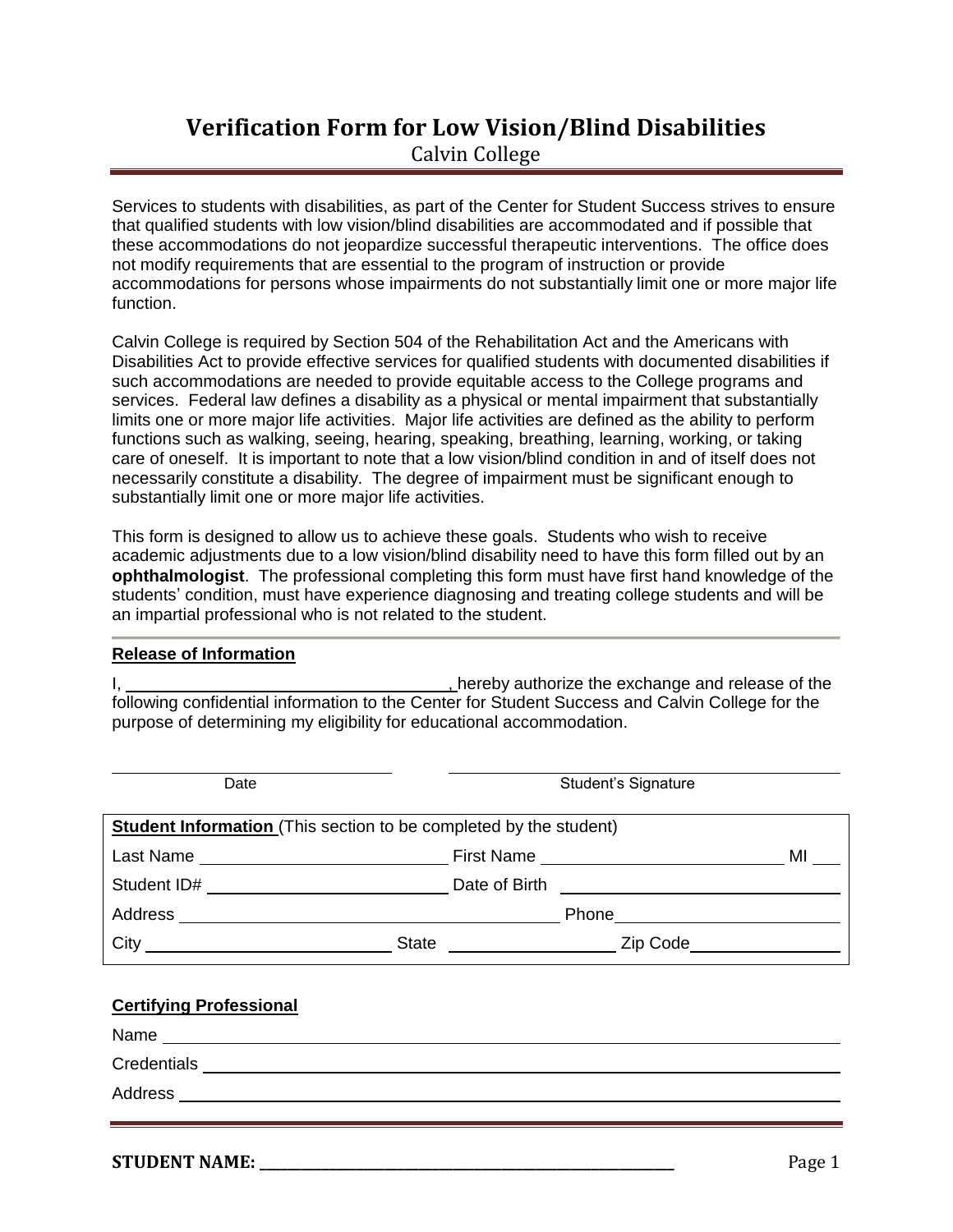## Verification Form for Low Vision/Blind Disabilities

|                                             |                                                         | City _________________________________State _______________________________Zip Code                                                                                                                                            |  |  |  |
|---------------------------------------------|---------------------------------------------------------|--------------------------------------------------------------------------------------------------------------------------------------------------------------------------------------------------------------------------------|--|--|--|
|                                             |                                                         |                                                                                                                                                                                                                                |  |  |  |
|                                             |                                                         | License/Certification number and state of license ______________________________                                                                                                                                               |  |  |  |
|                                             |                                                         |                                                                                                                                                                                                                                |  |  |  |
|                                             |                                                         | Date of initial contact with student ________________ Date of last contact _______________                                                                                                                                     |  |  |  |
| Diagnosis:                                  |                                                         |                                                                                                                                                                                                                                |  |  |  |
|                                             |                                                         |                                                                                                                                                                                                                                |  |  |  |
| Date of Diagnosis ________________          |                                                         |                                                                                                                                                                                                                                |  |  |  |
|                                             |                                                         |                                                                                                                                                                                                                                |  |  |  |
|                                             |                                                         |                                                                                                                                                                                                                                |  |  |  |
|                                             |                                                         | Current medications including dosage and side effects ___________________________                                                                                                                                              |  |  |  |
|                                             |                                                         |                                                                                                                                                                                                                                |  |  |  |
|                                             |                                                         | Current compliance with treatment plan: Yes □ No □ Other ______________________                                                                                                                                                |  |  |  |
|                                             |                                                         | Prognosis for treatment plan (Include likelihood of improvement or further deterioration and                                                                                                                                   |  |  |  |
|                                             |                                                         |                                                                                                                                                                                                                                |  |  |  |
|                                             |                                                         | Planned therapeutic interventions experience of the control of the control of the control of the control of the control of the control of the control of the control of the control of the control of the control of the contr |  |  |  |
|                                             | deterioration and within what approximate time frame.)_ | Prognosis for therapeutic interventions (Include likelihood for improvement or further                                                                                                                                         |  |  |  |
|                                             |                                                         | Current compliance with therapeutic interventions: Yes □ No □ Other ____________                                                                                                                                               |  |  |  |
| <b>Implications for Educational Success</b> |                                                         |                                                                                                                                                                                                                                |  |  |  |

Learning abilities specific to the post-secondary environment that are impaired by the disability. (e.g. difficulty with concentration, slow processing speed, etc.)